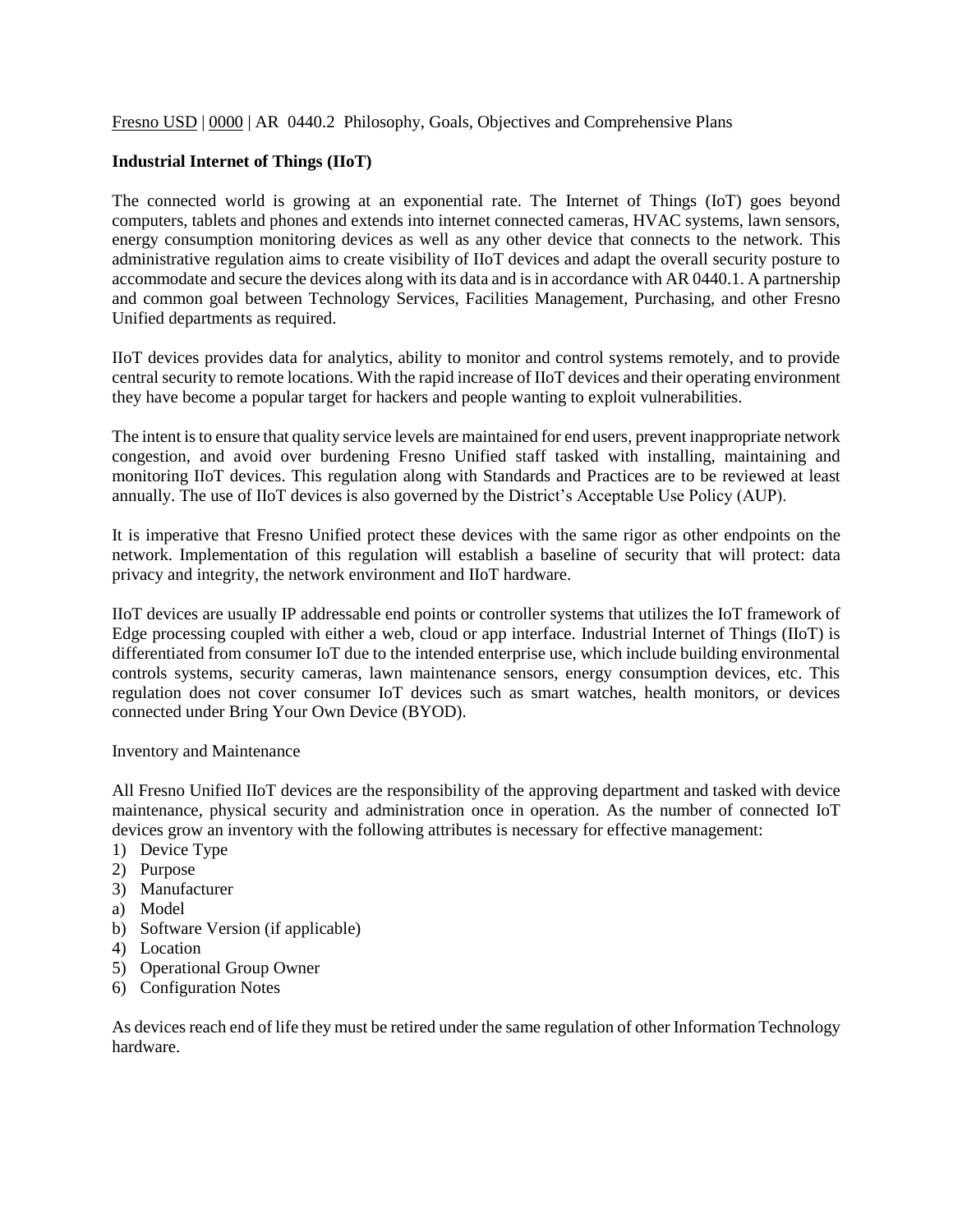The department approving the IIoT device will be considered the device "*owner"* and is responsible for monitoring device activity and device maintenance, which may include applying system/device patches when appropriate. Critical system/device patches need to be completed in a timely manner.

The operating environment, network (bandwidth and density) and other conditions need to be considered prior to purchase to ensure devices purchased are maximized to their fullest potential. As technology becomes increasingly embedded in throughout the enterprise, interdepartmental communication becomes ever more important. The landscape of the enterprise and interoperability should be considered during purchase and meet the minimum level of security standards and configurability.

## Network and Security

Devices that connect to the network and/or devices that have internet connectivity must be secured in accordance to networking best practices. It is imperative to protect other Fresno Unified systems and maintain availability, integrity and confidentiality of those systems as well provide services for IIoT. Request for an exception to the regulation must be provided to the CTO in writing for review.

- 1. Authorization
- a. IIoT devices can only be accessed by authorized personnel
- b. Configuration can only be done by authorized personnel
- c. Authorization lists provided to IT and reviewed quarterly by operational owner for accuracy
- 2. IIoT devices need to be connected to a segmented network (physical or virtual). This is to ensure network security and quarantining potential harmful traffic without interfering with device intended usage.
- 3. Devices must be configurable to:
- a. Change any default passwords
- b. Devices and service accounts need to be configured to use Least network privilege
- 4. Device Interfaces and Network Services
- a. The vendor if using or providing a cloud service or local web server must encrypt data while at rest and in transit. The service provider must use industry standard security processes and procedures and not share data with third parties without prior written consent.
- b. If the device uses a mobile app to report data or as remote control the app must use a secure connection and standard encryption for data on the device and while in transit. The service provider must use industry standard security processes and procedures and not share data with third parties without prior written consent. The app shouldn't save logon information longer than appropriate.
- 5. Physical Security
- a. IIoT devices need to be physically secured to prevent loss or tampering.
- b. Lost or stolen devices must be reported to Technology Services immediately

## Standards and Practices

- 1. Devices that use Authentication/Authorization when connecting to Fresno Unified network will have preference.
- 2. Device Software/Firmware If the device vendor offers software or firmware that is upgradable or offer security patches they need to be applied in a timely manner. Testing on a single device if a manual upgrade and practical. Automated updates should be turned on, unless a proper business case is presented otherwise.
- 3. IIoT devices should be able to function on current hardware and operating systems that is supported by the district.
- 4. Authorization access is documented and through business process with timely de-authorization of staff as needed.